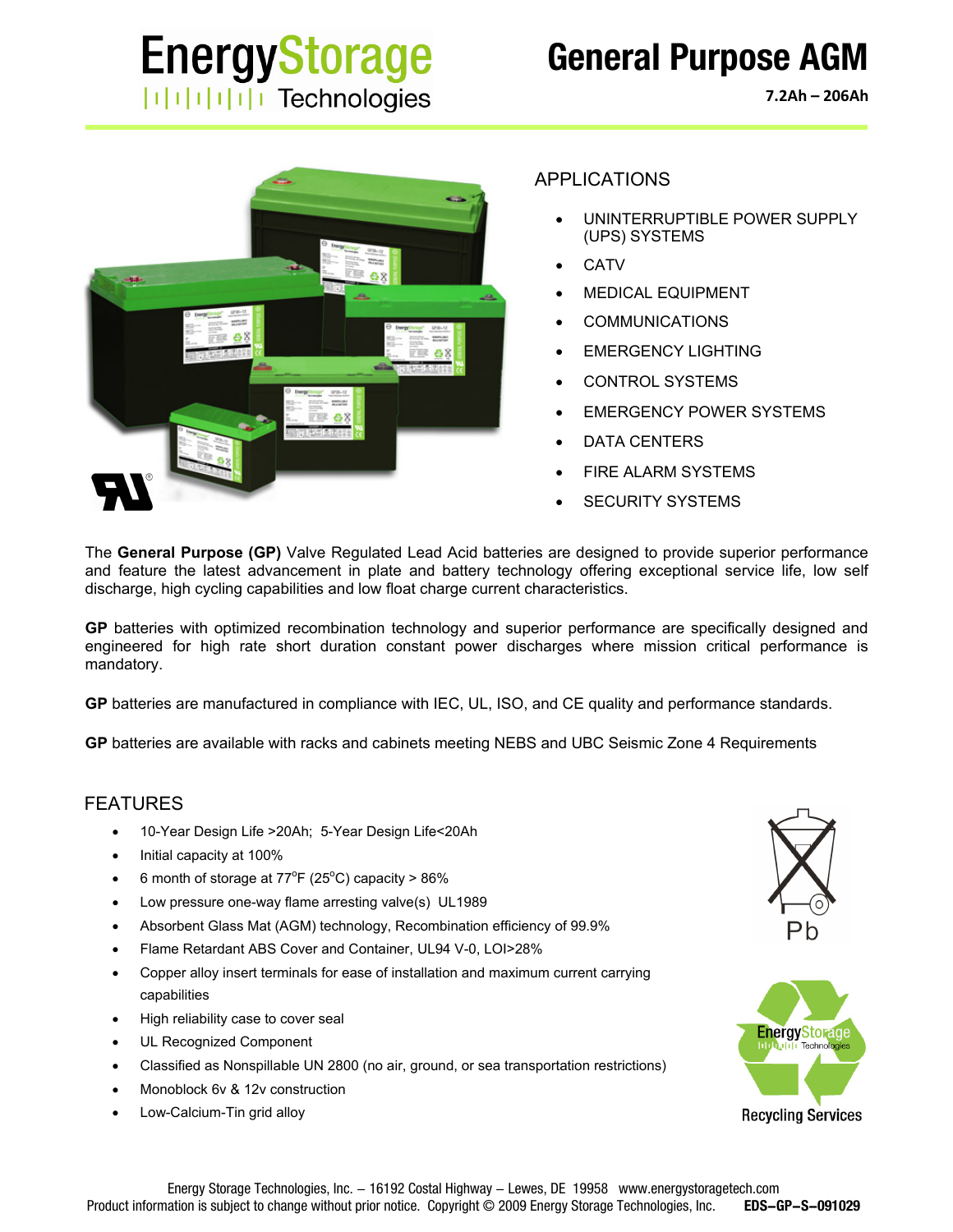# **EnergyStorage ITHEFFITE** Technologies

#### INDUSTRY COMPLIANCE

- UL Recognized Component 924, for use in or width listed UL1778, UL1989 and UL924 systems
- UL Certified Vertical Flame Test Rating 94V-0
- ISO9001:2000 , ISO14001

#### TRANSPORTATION

- Classified as Nonspillable UN 2800 and meet the Nonspillable criteria listed in DOT-CFR Title 49, 171-189 (d) (3) (i) and (ii) and exempt from CFR 49, Subchapter C requirements
- Meets transportation conditions of IMDG exemption 238, IATA/ICAO Special Provision A67 (Not Restricted)

#### SPECIFICATIONS

| Equalize / Cycle or Freshening at Installation Charging Voltage                  |  |  |  |  |  |  |  |  |  |
|----------------------------------------------------------------------------------|--|--|--|--|--|--|--|--|--|
| 2.35Vpc to 2.40Vpc @ 77°F (25°C)                                                 |  |  |  |  |  |  |  |  |  |
| See Operations and Maintenance Manual for specific guidelines and recharge times |  |  |  |  |  |  |  |  |  |
|                                                                                  |  |  |  |  |  |  |  |  |  |
| -2 mV/cell/°F > 77°F (-3.6 mV/cell /°C > 25°C)                                   |  |  |  |  |  |  |  |  |  |
| +2 mV/cell/°F < 77°F (+3.6 mV/cell/°C < 25°C)                                    |  |  |  |  |  |  |  |  |  |
|                                                                                  |  |  |  |  |  |  |  |  |  |
| <b>Maximum Charge Current</b>                                                    |  |  |  |  |  |  |  |  |  |
| $C_5$ Rate Amps (5 hour rate $\omega$ 1.75 vpc)                                  |  |  |  |  |  |  |  |  |  |
|                                                                                  |  |  |  |  |  |  |  |  |  |
| <b>Self Discharge Rate</b>                                                       |  |  |  |  |  |  |  |  |  |
| $\leq$ 2% per month at 77°F (25°C)                                               |  |  |  |  |  |  |  |  |  |
|                                                                                  |  |  |  |  |  |  |  |  |  |

| <b>Relief Valve</b> | Self Resealing; Operates at 2 to 3 psi and is complete |
|---------------------|--------------------------------------------------------|
|                     | with integral flame arrestor                           |

| <b>Terminal Type</b> | Torque            | Retorque           |
|----------------------|-------------------|--------------------|
| F2 (7.2Ah)           | N/A               | N/A                |
| M5-F (Female)        | 40 in-lbs (5 Nm)  | 32 in-lbs (4 Nm)   |
| M6-F (Female <70Ah)  | 60 in-lbs (7 Nm)  | 48 in-lbs (5.6 Nm) |
| M6-F (Female >70Ah)  | 90 in-lbs (10 Nm) | 78 in-lbs (8 Nm)   |

| <b>Operating Temperature Range</b> |                                                                          |  |  |  |  |  |
|------------------------------------|--------------------------------------------------------------------------|--|--|--|--|--|
| <b>Nominal</b>                     | <b>Discharge</b>                                                         |  |  |  |  |  |
| +74°F (24°C) to 80°F (27°C)        | -40°F (-40°C) to +140°F (60°C)                                           |  |  |  |  |  |
| Charge                             | <b>Storage Temperature Range</b>                                         |  |  |  |  |  |
| -20°F (-28°C) to +122°F (50°C)     | $-4^{\circ}$ F (-20 $^{\circ}$ C) to +104 $^{\circ}$ F (40 $^{\circ}$ C) |  |  |  |  |  |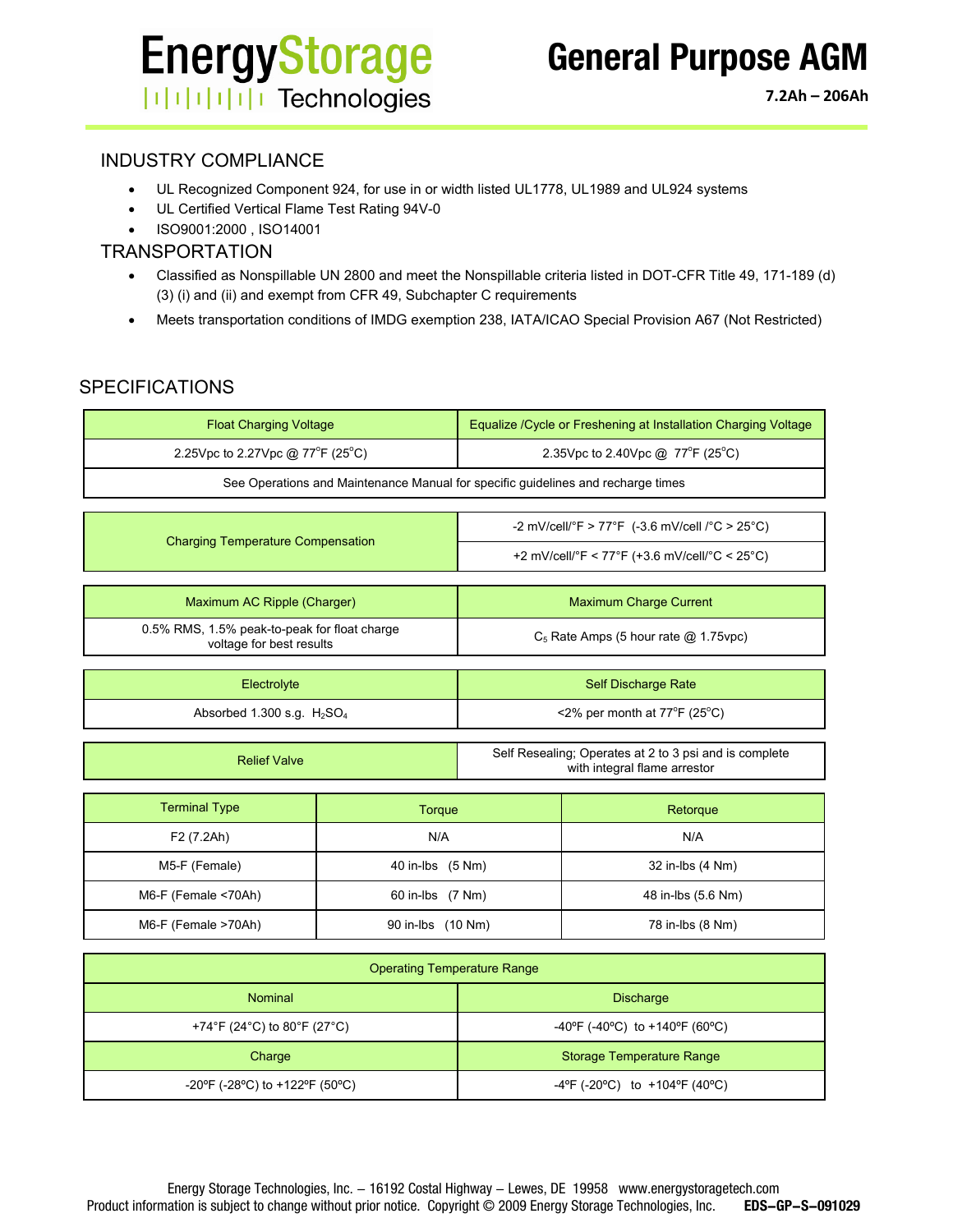# **EnergyStorage** | | | | | | | | | | Technologies

### **General Purpose AGM**

**7.2Ah – 206Ah**

#### PHYSICAL PROPERTIES - DIMENSIONS









F2 - Terminal



M5-F / M6-F Terminal

|              | Ah @ 20<br>hrs to 1.75<br>$\vee$ |                       | Length $(A)$ |     | Length $(B)$             |                          | Width $(C)$ |     |       | Height (D) | Weight |      | Terminal       |
|--------------|----------------------------------|-----------------------|--------------|-----|--------------------------|--------------------------|-------------|-----|-------|------------|--------|------|----------------|
| <b>Model</b> |                                  | VPC@<br>$^{\circ}77F$ | in           | mm  | in                       | mm                       | in          | mm  | in    | mm         | lbs.   | kg   |                |
| GP7-12       | 12                               | 7                     | 5.94         | 151 | $\overline{\phantom{a}}$ | $\overline{\phantom{a}}$ | 2.56        | 65  | 3.98  | 101        | 4.8    | 2.15 | F <sub>2</sub> |
| GP9-12       | 12                               | 9                     | 5.94         | 151 | $\overline{a}$           | $\overline{\phantom{a}}$ | 2.56        | 65  | 3.98  | 101        | 5.4    | 2.45 | F <sub>2</sub> |
| GP12-12      | 12                               | 12                    | 5.94         | 151 | $\overline{\phantom{a}}$ | $\overline{\phantom{a}}$ | 3.86        | 98  | 3.98  | 101        | 8.2    | 3.7  | F <sub>2</sub> |
| GP18-12      | 12                               | 18.4                  | 7.13         | 181 | $\overline{\phantom{a}}$ | $\overline{\phantom{a}}$ | 3.03        | 77  | 6.57  | 167        | 11.7   | 5.3  | $M5-F$         |
| GP20-12      | 12                               | 20                    | 7.13         | 181 | $\overline{\phantom{a}}$ | $\overline{\phantom{a}}$ | 3.03        | 77  | 6.57  | 167        | 13.0   | 5.9  | $M5-F$         |
| GP24-12      | 12                               | 26                    | 6.89         | 175 | $\overline{\phantom{a}}$ | $\overline{\phantom{a}}$ | 6.54        | 166 | 4.96  | 126        | 19.0   | 8.6  | M5-F           |
| GP38-12      | 12                               | 42                    | 7.76         | 197 | $\overline{\phantom{a}}$ | $\overline{\phantom{a}}$ | 6.5         | 165 | 6.69  | 170        | 29.8   | 13.5 | $M6-F$         |
| GP65-12      | 12                               | 67                    | 13.78        | 350 | $\overline{\phantom{a}}$ | $\overline{\phantom{a}}$ | 6.54        | 166 | 7.05  | 179        | 46.4   | 21.0 | $M6-F$         |
| GP90-12      | 12                               | 92                    | 12.09        | 306 | $\overline{a}$           | $\overline{\phantom{a}}$ | 6.62        | 168 | 8.54  | 217        | 63.3   | 28.7 | $M6-F$         |
| GP100-12     | 12                               | 104                   | 12.09        | 306 | $\overline{\phantom{a}}$ | $\overline{\phantom{a}}$ | 6.62        | 168 | 8.5   | 216        | 70.6   | 32.0 | $M6-F$         |
| GP150-12     | 12                               | 136                   | 13.43        | 341 | 12.90                    | 328                      | 6.77        | 172 | 11.34 | 288        | 91.5   | 41.5 | M6-F           |

Energy Storage Technologies, Inc. - 16192 Costal Highway - Lewes, DE 19958 www.energystoragetech.com<br>nation is subject to change without prior notice. Copyright © 2009 Energy Storage Technologies, Inc. EDS-GP-S-091029 Product information is subject to change without prior notice. Copyright © 2009 Energy Storage Technologies, Inc.